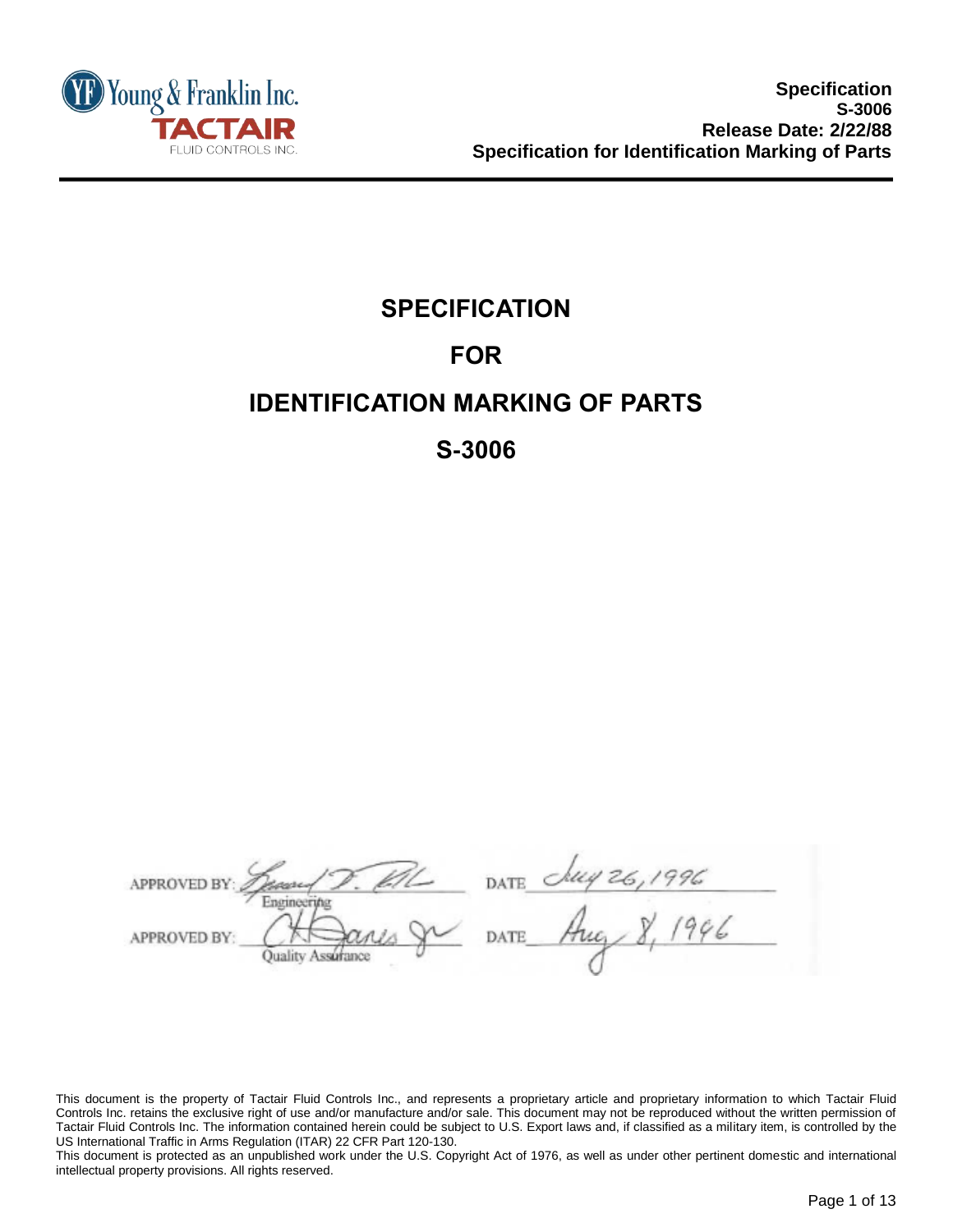

| <b>Record of Revisions</b> |             |                                                                  |                              |  |  |
|----------------------------|-------------|------------------------------------------------------------------|------------------------------|--|--|
| <b>Revision</b>            | <b>Date</b> | <b>Description</b>                                               | <b>Approved</b><br><b>By</b> |  |  |
| $\blacksquare$             | 02/22/88    | Released - See DCN 10721                                         | L.M.                         |  |  |
| A                          | 05/22/89    | Revised - See DCN 11669                                          | T.N.                         |  |  |
| B                          | 06/03/93    | Revised - See DCN 19030                                          | T.N.                         |  |  |
| $\mathbf C$                | 07/26/96    | Retyped - Added Table of Contents & Rev. Sheet- See<br>EO 20765. | L.R.                         |  |  |
| D                          | 04/29/05    | See ECN 18183                                                    | <b>BL</b>                    |  |  |
| E                          | 01/24/14    | REVISED PER CN-001503                                            | <b>GF</b>                    |  |  |
| $\mathsf F$                | 05/22/14    | REVISED PER CN-002094                                            | <b>DWV</b>                   |  |  |
| G                          | 09/16/15    | REVISED PER CN-004198                                            | <b>SM</b>                    |  |  |
|                            |             |                                                                  |                              |  |  |
|                            |             |                                                                  |                              |  |  |
|                            |             |                                                                  |                              |  |  |
|                            |             |                                                                  |                              |  |  |
|                            |             |                                                                  |                              |  |  |
|                            |             |                                                                  |                              |  |  |
|                            |             |                                                                  |                              |  |  |
|                            |             |                                                                  |                              |  |  |
|                            |             |                                                                  |                              |  |  |
|                            |             |                                                                  |                              |  |  |
|                            |             |                                                                  |                              |  |  |
|                            |             |                                                                  |                              |  |  |
|                            |             |                                                                  |                              |  |  |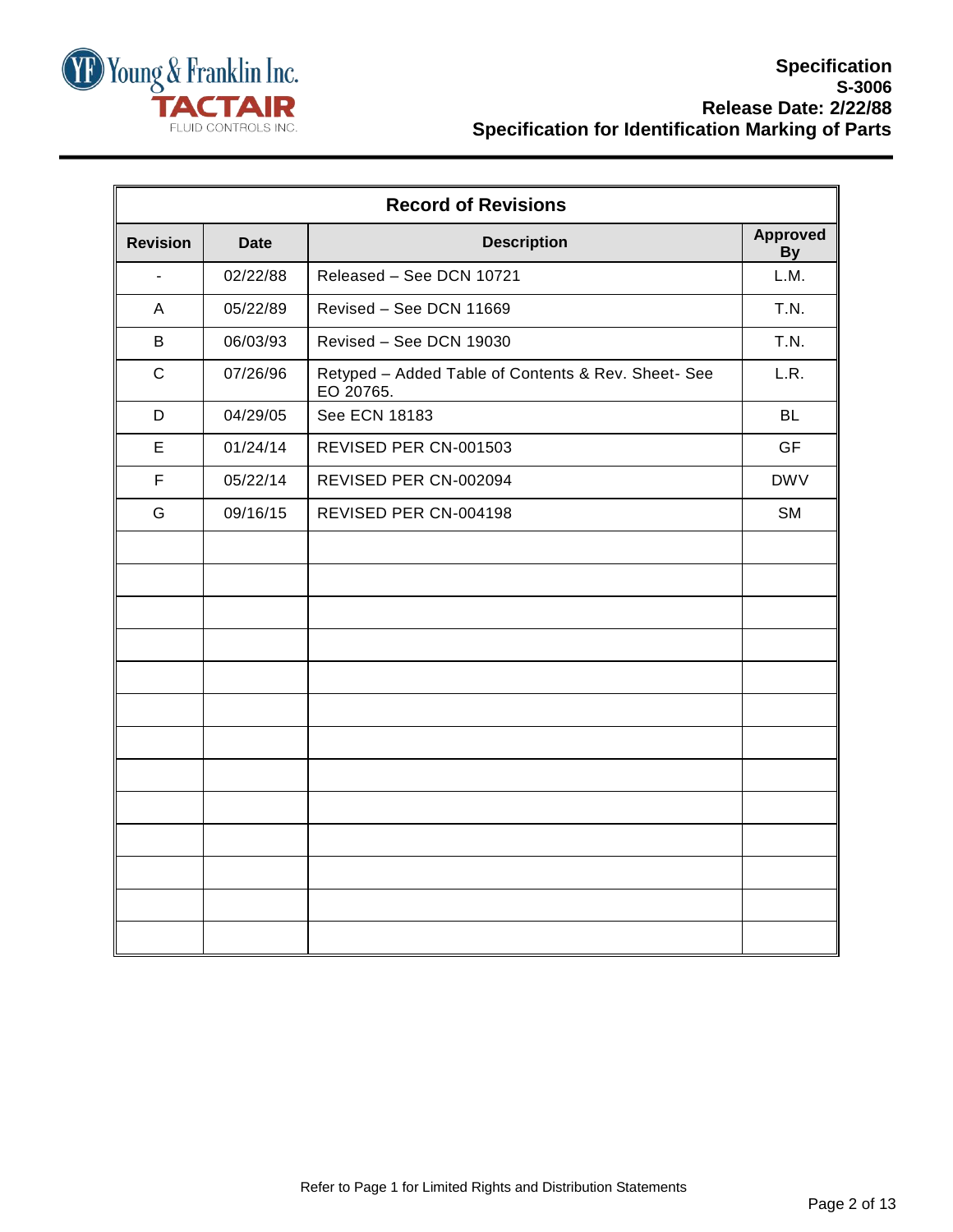

## **Table of Contents**

| 1. |  |
|----|--|
|    |  |
|    |  |
| 4. |  |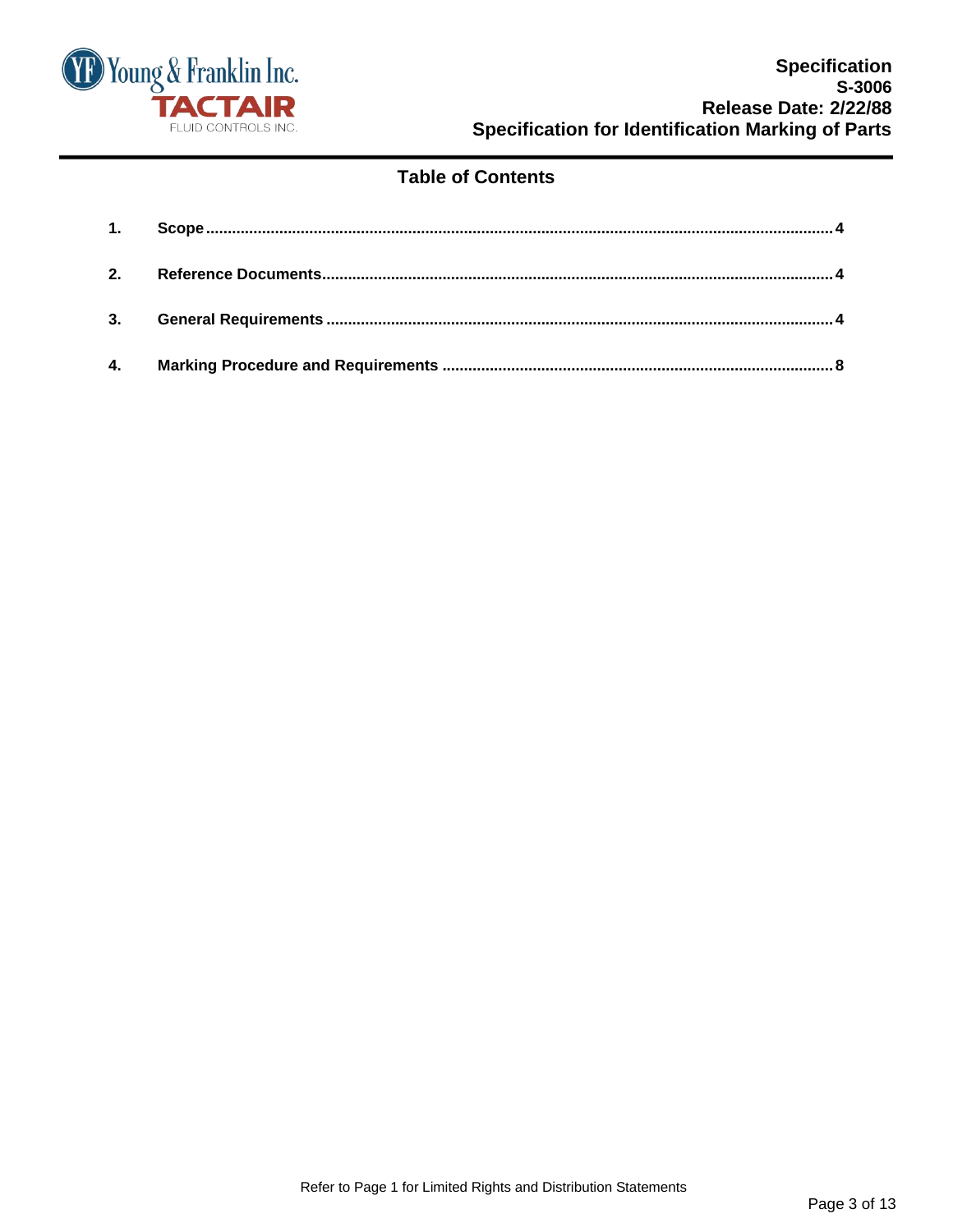

#### <span id="page-3-0"></span>**1. Scope**

- 1.1 This specification establishes the method and procedures required for the identification marking of parts for Young & Franklin Inc. /Tactair Fluid Controls Inc.
- 1.2 This specification fulfills the minimum requirements of existing government specifications covering this subject to the extent noted herein.
- 1.3 This specification becomes a part of the detail drawings on which it is specified. If the requirements of this specification conflict with those of the detail drawing, the drawing shall have precedence.

#### <span id="page-3-1"></span>**2. Reference Documents**

- 2.1 The following specifications form a part of this document to the extent noted herein.
	- 2.1.1 Federal Specifications

|       | PPT-T-60                                     | Tape, pressure sensitive adhesive, waterproof, for packaging           |
|-------|----------------------------------------------|------------------------------------------------------------------------|
|       | <b>PPT-T-76</b>                              | Tape, pressure sensitive adhesive, paper                               |
|       | TT-I-1795                                    | Ink, marking stencil, opaque (porous surfaces and non-porous surfaces) |
| 2.1.2 | <b>Military Specifications and Standards</b> |                                                                        |
|       |                                              | $\blacksquare$                                                         |

MIL-STD-129 Marking for Shipment and Storage

| MIL-STD-130 | Identification Marking of U.S. Military Property |  |  |  |
|-------------|--------------------------------------------------|--|--|--|

- MIL-STD-43553 Ink, Marking, Epoxy Base
- 2.1.3 Industry Specifications and Standards

2.1.3.1 AS478 Identification Marking Methods

#### <span id="page-3-2"></span>**3. General Requirements**

The following data governs the requirements for the established classes or marking:

- 3.1 Classes
	- Class 1- Integral markings, castings, forgings, etc.
	- Class 2- Steel Stamping
	- Class 3- Electric Pencil
	- Class 4- Electro-Chemical Process
	- Class 5- Rubber Stamping
	- Class 6- Tape and/or Labels
	- Class 7- Tagging
	- Class 8- Bag and Tag
	- Class 9- Ink Etch
	- Class 10- Miscellaneous
	- Class 11- Engraving, Milled
	- Class 12- Laser Etching
- 3.2 Definitions

For the purpose of this specification the following definitions shall apply:

3.2.1 Identification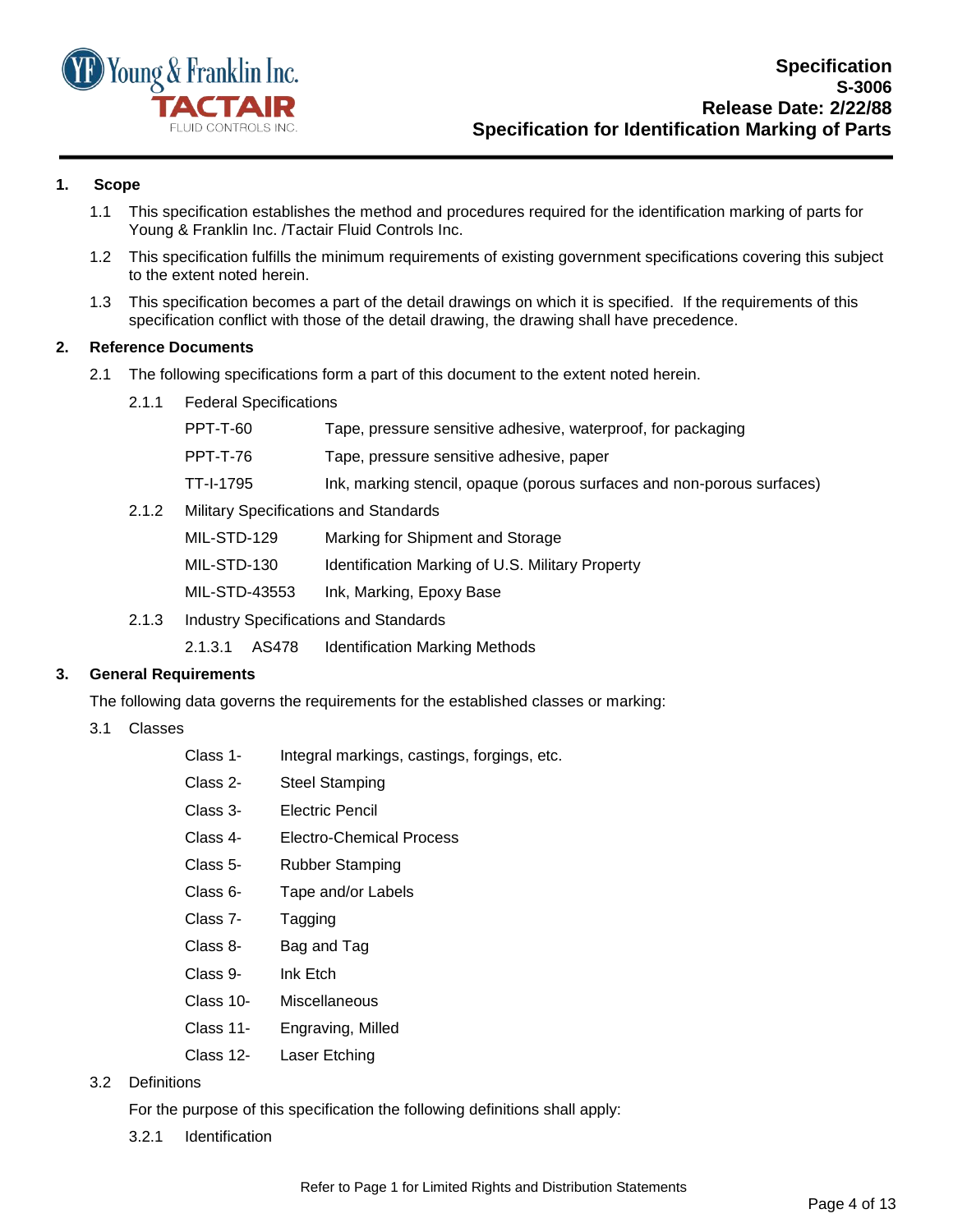

Any marking applied to an item or it's packable for the purpose of engineering, manufacturing or inspection control, e.g., part number, source code, inspection marking.

3.2.2 Item

An article used in this specification to relate to a part, assembly or equipment.

3.2.3 Package

The smallest enclosure into which an item(s) is placed for protection during storage or shipment.

- 3.2.4 Permanent Marking
	- 3.2.4.1 Marking which will ensure identification during the normal service life of the item.
	- 3.2.4.2 Permanent markings shall not be applied on surfaces which have been chemically processed, painted, or plated unless the marking will be legible and the minimum requirements of the surface treatment process are maintained or restored.
- 3.2.5 Temporary Marking

Marking which will ensure identification during ordinary handling and storage or items prior to assembly and use. Under certain conditions of service these markings may exhibit the characteristics or permanent markings.

3.3 Part and Assembly Marking

The class of marking shall be as specified on the engineering drawing. The part number when placed on the part or assembly shall include the FSCM No. and change letter following or below the part number, except on nameplates. Any other markings specified on the engineering drawing shall be included. (Example: 70236- 39C39XXXAX)

- 3.3.1 Parts shall be individually marked with the applicable identifying number, when space permits, except the following:
	- 3.3.1.1 Commonly known commercial parts which present no identification problem.
	- 3.3.1.2 Parts in subassemblies and assemblies which are not normally subject to disassembly or repair.
- 3.4 Marking Location

Location of marking on items shall be as specified on the engineering drawing in accordance with the following, as applicable.

| 3.4.1 |                  | This symbol, or a local note, indicates a general location for marking.                                    |
|-------|------------------|------------------------------------------------------------------------------------------------------------|
| 3.4.2 |                  | This symbol, or a local note, indicated a pad location for marking.                                        |
| 3.4.3 |                  | This symbol, or a local note, indicates the location for integral marking<br>cast, forged or molded parts. |
| 3.4.4 |                  | This symbol, or a local note, indicates a specific area within which<br>markings shall be confined.        |
| 3.4.5 | ه) .<br>Э<br>.3' | Symbol Size: The actual size of the symbols noted shall be in accordance<br>with this example.             |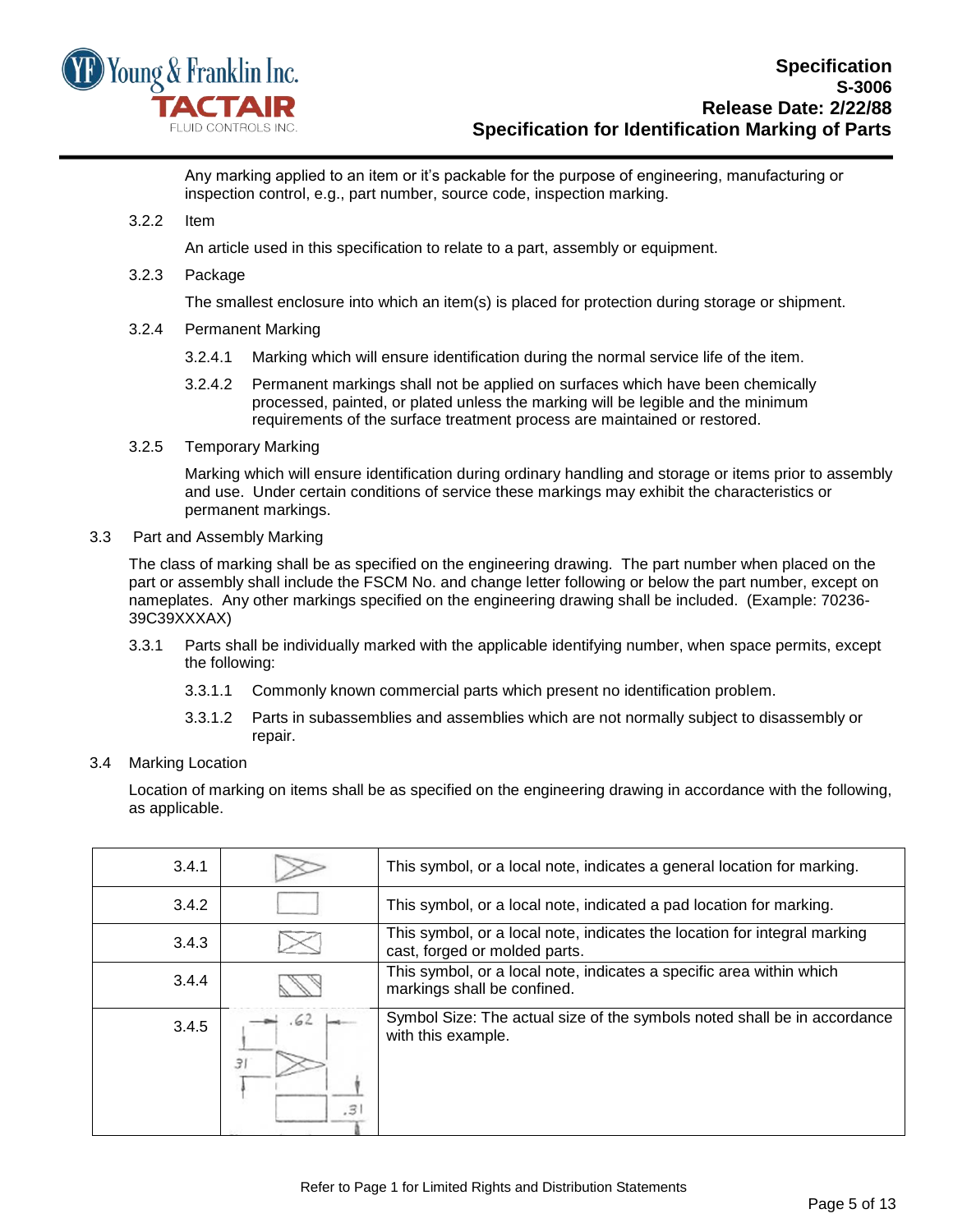

#### 3.4.6 When location and size of letters and numbers are critical, they may be dimensioned in place. A heavy dash outline may be used to represent the identification specified in the general notes.

#### 3.5 Drawing Notes

Each drawing, as required, shall carry a note referencing marking applied in accordance with this specification. It shall also note, or show location and size of marking, if location and size are critical. The general notes and drawing designations shall be made in accordance with the following examples:

#### 3.5.1 General Location

| <b>General Note</b> | Apply part number per S-3006<br>Class 4 |
|---------------------|-----------------------------------------|
| On Drawing          |                                         |

#### 3.5.2 Pad Location

| <b>General Note</b> | Apply part number per S-3006<br>Class 1, depressed .015 maximum |
|---------------------|-----------------------------------------------------------------|
| On Drawing          |                                                                 |

#### 3.5.3 Integral Marking Location

| <b>General Note</b> | Apply part number per S-3006<br>Class 1, raised .005 - .010 |
|---------------------|-------------------------------------------------------------|
| On Drawing          |                                                             |

- 3.5.4 Engineering Drawings shall completely define where and how each item is to be identified by means of local notes and reference to this specification as shown above.
- 3.5.5 Careful consideration shall be given to the method of marking and where it shall be applied. The method selected shall not deleteriously affect the part and must be plainly visible after assembly whenever possible.
- 3.5.6 Parts too small to be marked shall be placed in a container and the container shall be marked or tagged with the applicable identification information.
- 3.6 Style and Size Marking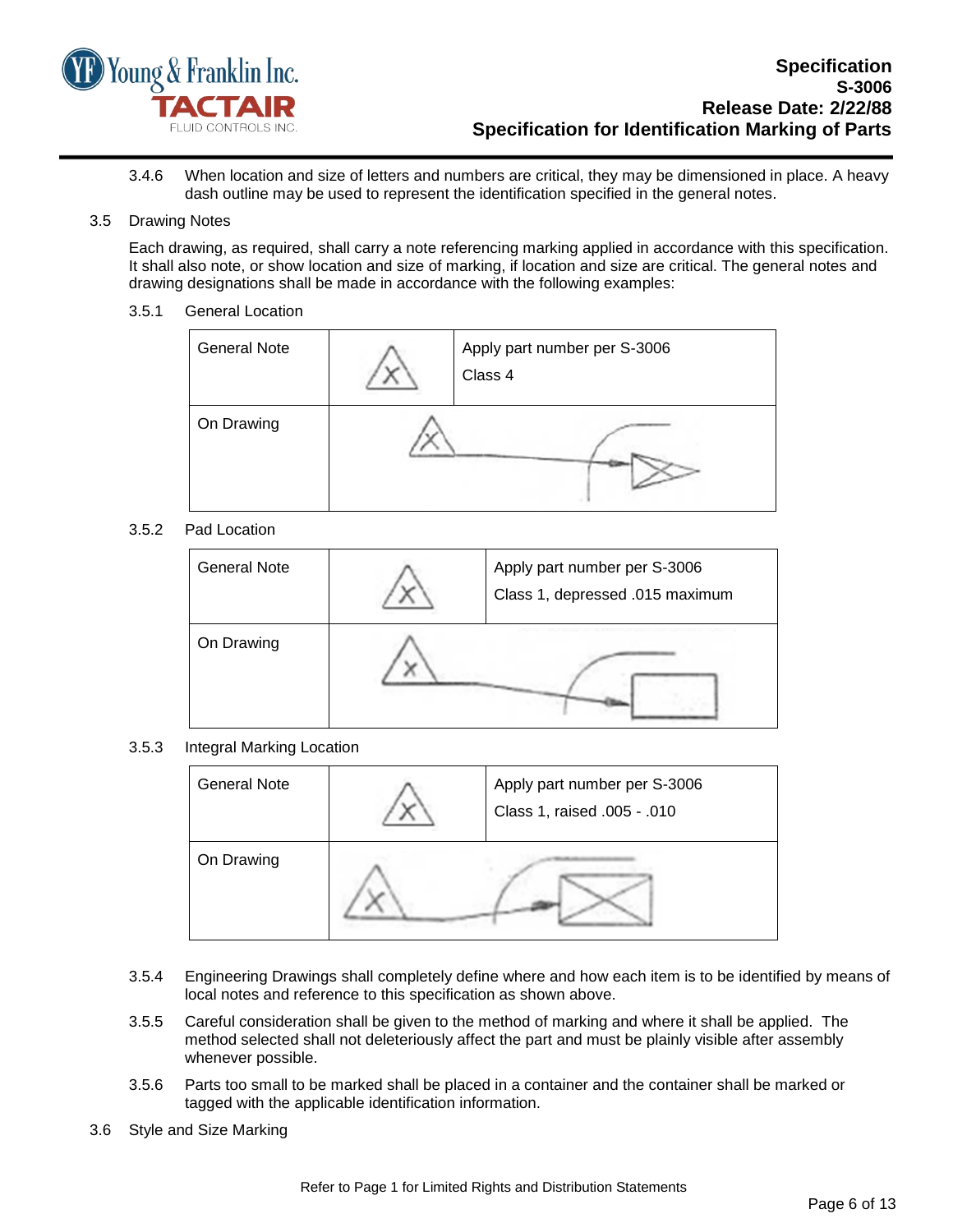

Unless specifically noted on the engineering drawings, the size of numbers and letters used for part numbers and other identification shall be selected with the following requirements in mind:

- 3.6.1 All markings shall be of such a size as to be clearly legible.
- 3.6.2 Size of markings shall be proportional to the size of the part or area to be marked.
- 3.6.3 The size of numerals and letters shall never be less than .06 inch high. Maximum size shall be proportional to the size of the part to be marked, but in no case shall exceed .38 inch.
- 3.6.4 Letters and numerals shall be without serifs (sans serif), such as Gothic or Futura capitals. Numerals shall be Arabic. Other characters shall be similar in appearance.

#### 3.7 Altered parts

When commercially produced parts are altered, all old identification shall be removed or obliterated by an applicable means and replaced by new identification as specified on the drawing.

When all or a portion of a part number is inadvertently removed or obliterated it shall be the responsibility of quality assurance to ensure that the part is re-identified.

#### 3.8 Assembly Marking

The notation "assy" shall be marked as a prefix to the subassembly or assembly identifying part number to differentiate such numbers from part identifying numbers (Example: 70236ASSY39C39XXXAX).

- 3.8.1 When assemblies or subassemblies cannot be physically marked with any of the methods specified herein, the appropriate information shall be marked on identification tags according to the Class 7 or Class 8 requirements noted herein. The tags shall be secure ly attached to uninstalled assemblies or subassemblies furnished as spares, etc.
- 3.9 Matched Sets or Spares
	- 3.9.1 Each part of a matched set or pair shall be individually identified be a part number as specified on the engineering drawing.
	- 3.9.2 Matched sets or pairs shall be securely fastened together, or bagged or packaged in a suitable container.
	- 3.9.3 "Matched set (or pair) DO NOT issue separately" followed by the part number of the assembly and any applicable inspection marks shall be stamped on a tag fastened to the parts, or placed in the container/bag.
	- 3.9.4 Containers (boxes, vials, etc.) shall be closed securely and marked with the information noted above.
- 3.10 Inspection Marking
	- 3.10.1 Unless otherwise specified, the method of applying inspection marks shall be the same as for part numbering specified on the engineering drawing. On casting or forgings inspection marking shall meet the marking requirements of the next assembly drawing.
	- 3.10.2 Inspection marking shall be placed adjacent to the part number unless the drawing designated a specific area for inspection marks.
	- 3.10.3 The size of the inspection marks shall be such that they are clearly legible and proportional to the size of the part or area to be marked.
	- 3.10.4 When all or a part of an inspection mark is removed or obliterated by any means, it shall be the responsibly of the inspection departments to insure that the mark is restored before the part leaves the manufacturing area.
- 3.11 Fabrication Markings
	- 3.11.1 Marking that aids is the fabrication or processing of parts shall be held to a practical minimum.
	- 3.11.2 Unless the marking is in an area where it will remove by subsequent fabrication operations it shall be of a temporary nature and easily removable.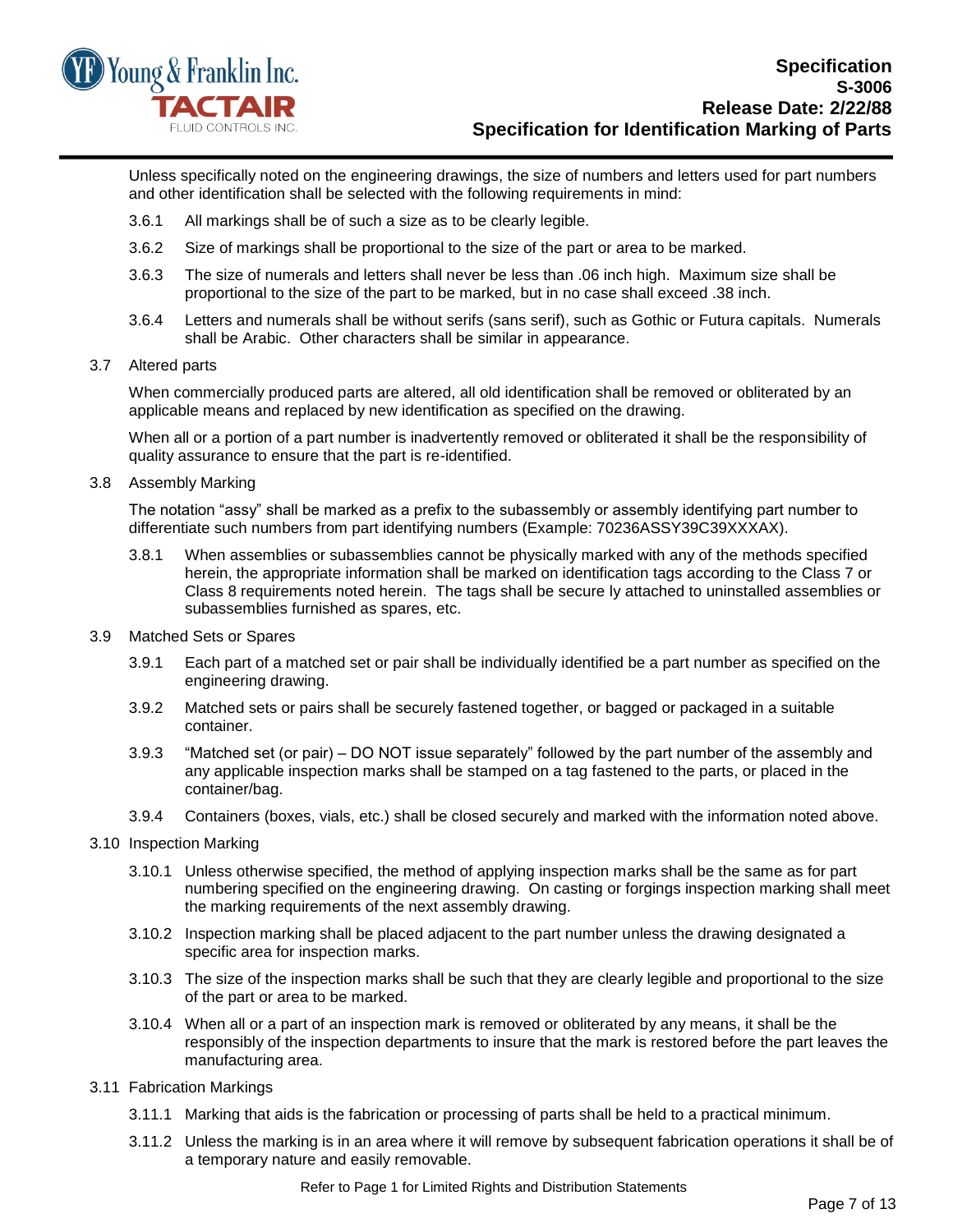

- 3.11.3 The following methods of making are applicable to fabrication marking: Class 2, 3, 5 and 7 except that methods 2 and 3 shall not be used on steel parts harder than RC 38.
- 3.12 Marking Materials
	- 3.12.1 Approval of marking materials and sources thereof will be the responsibility of the Quality Assurance Department. Marking materials and sources shown in Tables 1 and 2 herein are not to be construed as an approved source list, but are provided for information only. Equivalent or better products shall be considered acceptable providing that the requirements of this specification are met.

#### <span id="page-7-0"></span>**4. Marking Procedure and Requirements**

- 4.1 Class 1 Marking Casting, Forging and Moldings
	- 4.1.1 All casting, forgings and molding shall be identified by appropriate raised or indented numbers, the location of which shall be as specified on the engineering drawing.
- 4.2 Class 2 Marking Steel Stamping
	- 4.2.1 Steel stamping may be applied by hand or machine methods providing that the following requirements are met:
		- 4.2.1.1 Steel stamping shall not causing distortion of the material or disfiguration of the reverse side.
		- 4.2.1.2 Intersecting surfaces of stamps used for steel stamping shall have all sharp corners reduced to radius of not less than .005 inch.
		- 4.2.1.3 Steel stamping shall be accomplished prior to protective surface treatment such as, plating, anodizing, painting, etc.
- 4.3 Class 3 Electric Pencil (Vibroetch and Electric Arc)
	- 4.3.1 Electric pencil marking may be applied by either hand or machine methods, providing that the following requirements are met.
		- 4.3.1.1 The penetration of the electric pencil marking shall be only deep enough to be legible, but never greater than .004 inch. Good penetration is especially required when the part is to be subjected to surface treatment such as plating, etc.
		- 4.3.1.2 Electric pencil marking of parts shall be accomplished prior to protective surface treatment such as plating, anodizing, painting, etc.
- 4.4 Class 4 Electrochemical Marking
	- 4.4.1 The area to be electroetch marked shall be solvent wiped to remove dirt, grease, oil or other surface contamination that would prevent clear, sharp marking or cause the stencil to become clogged.
	- 4.4.2 Electroetch marking shall be applied prior to such surface treatment as anodizing, phosphatizing, Dow 7, etc. and after plating or black oxide treatment.
	- 4.4.3 Magnesium alloys and porous surfaces of other metals, produced by acid picking or sand or vapor blasting, shall have a thin film of oil applied before marking.
	- 4.4.4 The felt pad shall be moistened with the electrolyte solution specified in Table 1, or equivalent.
	- 4.4.5 Electrolyte pads shall be used for more than one type of electrolyte.
	- 4.4.6 The pad shall be saturated with electrolyte but shall not be so wet that excess solution squeezes out during application.
	- 4.4.7 It is not necessary to wet the pad before each use, but only when marking becomes less distinct.
	- 4.4.8 Test marks shall be made on scrap material before marking production parts to adjust current and marking time in order to produce the most distinct and sharp marking possible.
	- 4.4.9 The stencil shall be placed on the part, in the area to be marked or on the electrolyte pad and held or fastened firmly in place.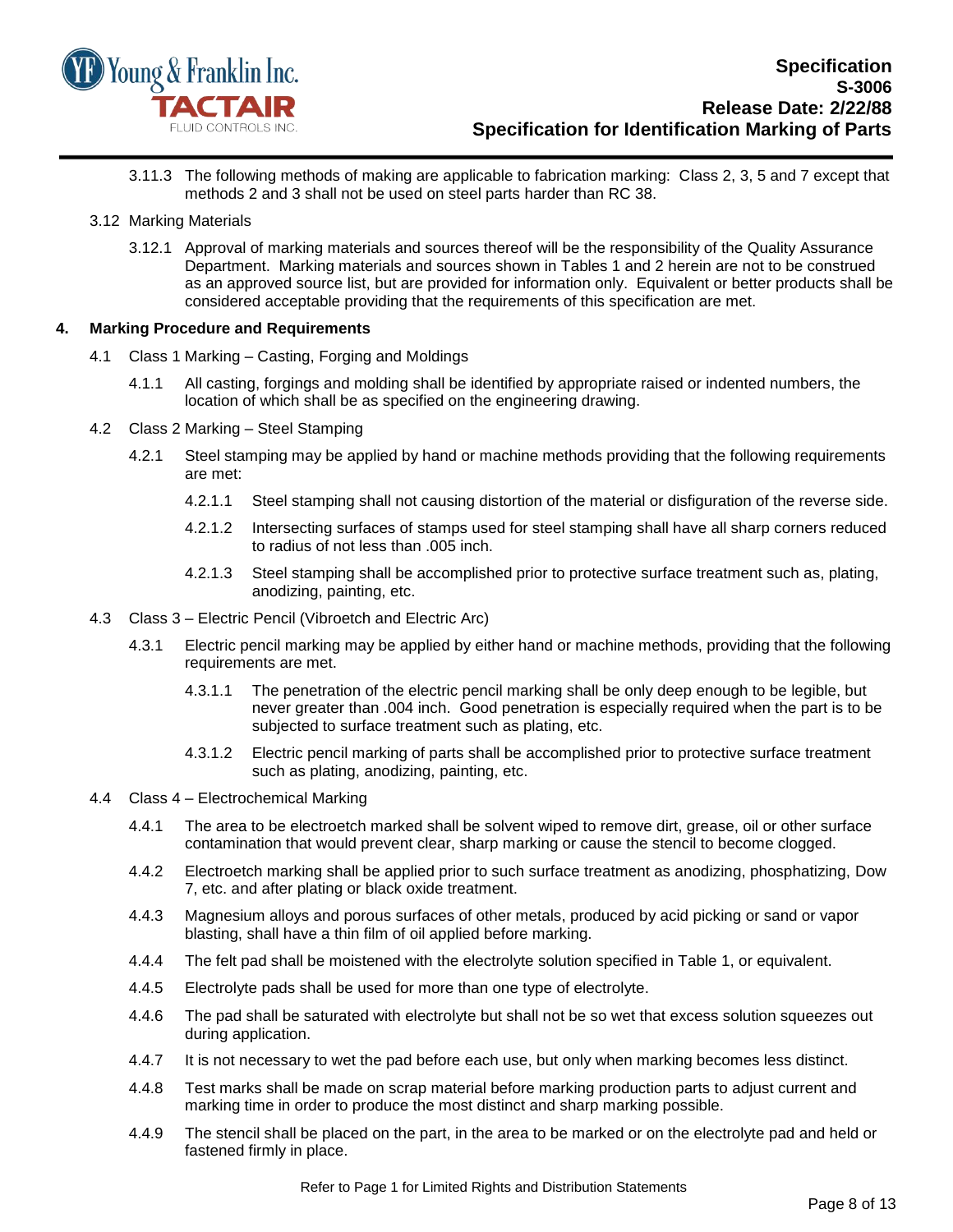

- 4.4.10 With the AC-DC switch set as indicated in Table 1, the electrolyte pad and stencil shall be pressed against the part for approximately 2 or 3 seconds, or for the time derived from the electrolyte manufactures recommendations, whichever is necessary to produce clear markings.
- 4.4.11 The electrolyte solution or pad shall not touch the part except through the cut in the stencil.
- 4.4.12 On curved surfaces the pad shall be rolled over the cut area of the stencil.
- 4.4.13 After marking, the marked area shall be thoroughly cleaned with electroetch (or equivalent) cleaner and lint free tissue to prevent corrosion, see Table 1 for applicable cleaning solutions.
- 4.5 Class 5 Rubber Stamping
	- 4.5.1 Rubber stamp identification shall be applied only on clean, dry surfaces. Oil, grease, dirt, or other contamination shall be removed from the surface by solvent wiping.
	- 4.5.2 All rubber stamped identification and inspection marking shall be clear and legible.
	- 4.5.3 Unless the color of ink is specified on the drawing, an ink having a high degree of contrast with the background shall be selected to provide the greatest legibility feasible.
	- 4.5.4 Only permanent type marking ink shall be used for part numbering and inspection marking.
	- 4.5.5 Marking inks and their usage are shown in Table 2.
	- 4.5.6 Parts requiring rubber stamp marking shall be tagged during processing and shall be re-identified, as necessary, after processing.
	- 4.5.7 Rubber stamping shall not be applied on any painted part until the paint has dried for one hour, or is no longer tacky; whichever is the longer period of time.
- 4.6 Class 6 Taping
	- 4.6.1 Tape or label, self-adhesive or solvent activated adhesive backed, to be used for permanent identification purposes shall be as specified on the engineering drawing. For temporary identification, any applicable tape may be used.
	- 4.6.2 Tape shall be applied only to clean, dry surfaces. Grease, oil, dirt or other contamination shall be removed from the surface by solvent cleaning.
		- 4.6.2.1 Care shall be taken not to touch the cleaned surface or the adhesive backing before application of the tape.
		- 4.6.2.2 The tape shall be applied to the surface noted on the drawing and pressed firmly in place.
		- 4.6.2.3 On cylindrical shapes, such as turbine, hose, etc., the tape shall overlap a minimum of onehalf inch or half the circumference, whichever is the lesser.
- 4.7 Class 7- Tagging
	- 4.7.1 Permanent Identification Tag Only

Unless otherwise specified on the engineering drawing or as noted in the following, permanent identification tags may be of paper, cloth or metal and may be of any convenient size. Recommended quantities of parts to be tagged are shown in Table 4.

- 4.7.2 Paper and cloth tags shall be rubber stamped as specified in Paragraph 4.5 and shall be attached by means of string.
- 4.7.3 Metal tags shall be marked as specified in Paragraph 4.2, and shall be attached by wire as specified in Table 3.
- 4.7.4 When parts are permanently tagged prior to heat treating, cleaning, pickling, plating or other chemical treatments, the use of metal tags and wire shall be required.
- 4.7.5 When metal tags are required, the materials used for tags and wire shall be as specified in Table 3.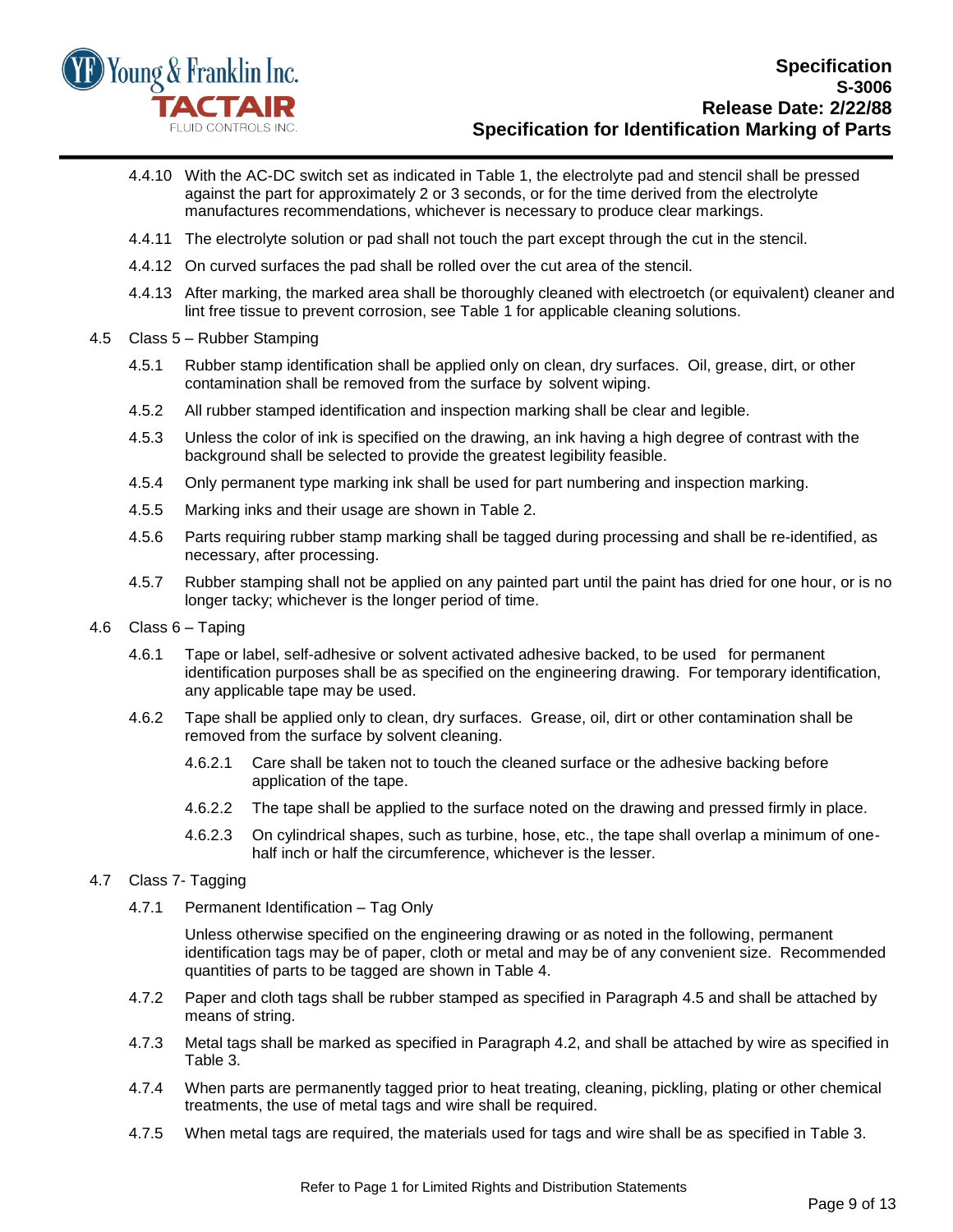

#### 4.7.5.1 Careful consideration shall be given to the environment to which the tag and wire will be exposed in order to assure proper selection of tag and wire material.

- 4.8 Class 8- Bag and Tag
	- 4.8.1 Parts shall be placed in envelopes or plastic bags or containers, either individually or in convenient numbers, such as the number of parts required per unit or next assembly. See Table 4.
	- 4.8.2 Items having finishes finer than 125 micro-inches, which would deleteriously affect performance of end items if they are nicked, gouged or distorted, etc., shall be individually packaged.
	- 4.8.3 Paper envelope shall be sealed after the identification and inspection markings are rubber stamped on the outside.
	- 4.8.4 Plastic bags shall be tagged as specified in Paragraph 4.7 and the top of the bag shall be securely tied with the string or wire used to attach the tag; or the tag shall be placed inside the bag, in which case the bag shall be closed by sealing or folding and taping or stapling.
	- 4.8.5 Plastic containers shall be sealed with a label type tag or tape on which the required identification is rubber stamped, or the stamped tag shall be placed inside the container is such a manner that the information shown there on is visible from the outside in the case of clear plastic containers.
- 4.9 Class 9- Ink Etch
	- 4.9.1 Ink etching provides a method of marking whereby the characters are formed by a suitable etching ink applied by means of a rubber stamp. Self-neutralizing ink shall be used in all cases where ink etch is specified.
- 4.10 Class 10- Miscellaneous
	- 4.10.1 This type of marking includes any method of identification or marking not otherwise covered by this specification or marking not otherwise covered by this specification, e.g., decalcomania, silk screen, stencil, etc.
	- 4.10.2 Miscellaneous marking shall be performed as specified on the engineering drawing.
- 4.11 Class 11- Engraving, Milled
	- 4.11.1 Machined, engraved marking shall meet the following requirements unless otherwise specified on the part drawing:
		- 4.11.1.1 Engraving depth shall not exceed .010 and be .002 min.
		- 4.11.1.2 Engraving shall be performed with a .005 R min tool.
		- 4.11.1.3 Engraving shall be performed prior to protective surface treatment such as plating, anodizing, painting, etc.
- 4.12 Class 12-Laser
	- 4.12.1 Characters are produced by displacing material with a laser beam. Depth is controlled by varying the pulse rate of the beam, the speed of advance, the focus and the power.
	- 4.12.2 Marking shall conform to the requirements of AS478 par. 4.1.15. Unless otherwise specified method 15B1 shall be used. Unless otherwise specified the depth ranges as defined by Table 1 of AS478 shall take precedent.
	- 4.12.3 Laser marking can be performed either pre- or post-protective finish treatment application. If required or specified the protective finish treatment can be touched-up using standard procedures and materials. For example, Alodine 120 Kit (QPL-81706 materials) for anodized surfaces.
- 4.13 Serialization Inspection
	- 4.13.1 Serialization may be inspected for letter height, depth and legibility. These aspects of the serialization shall not be taken into consideration when measuring the size or form of the surface the serialization is placed on.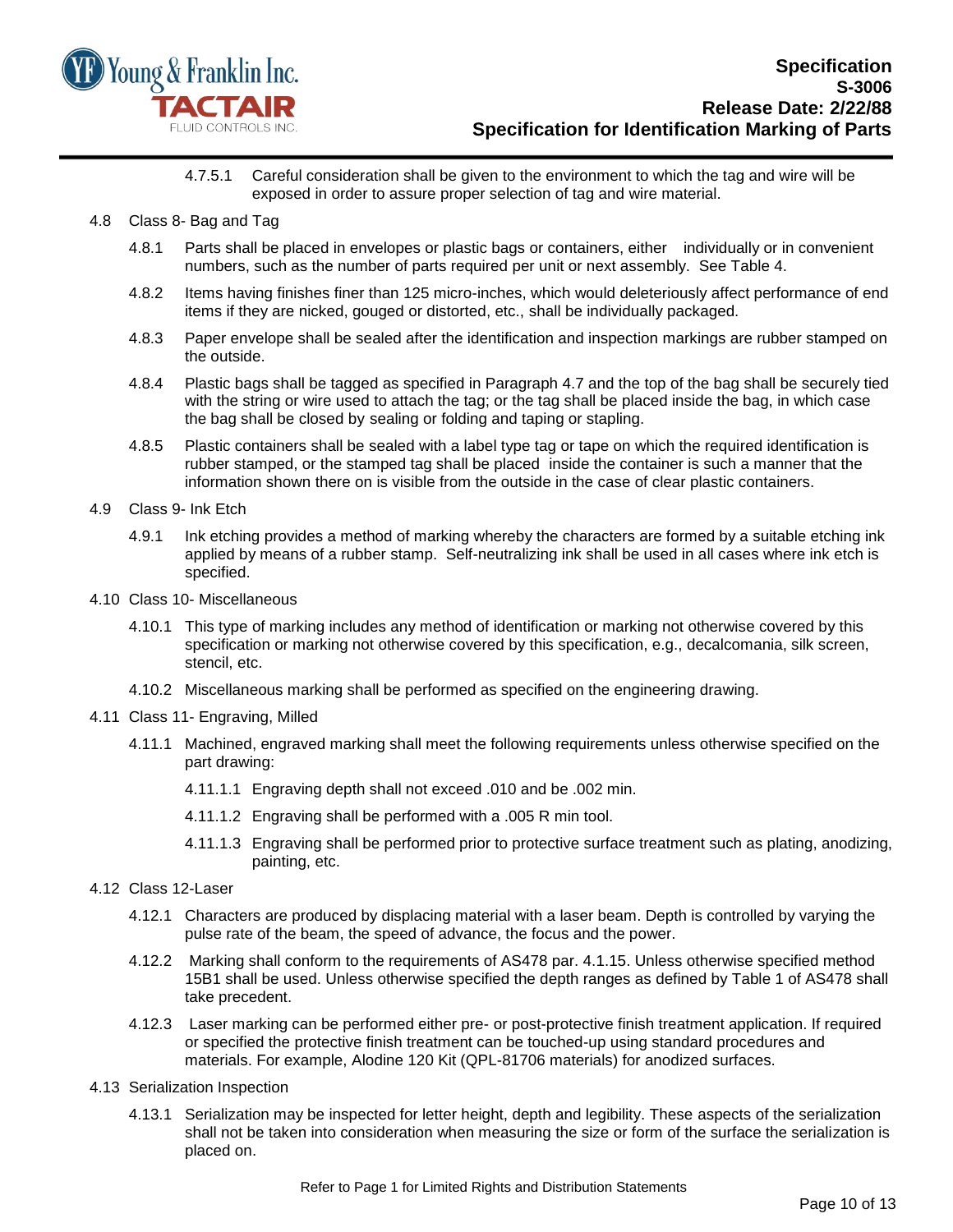

## **TABLE 1**

## **TYPICAL ELECTROLYTE SOLUTIONS, COLOR AND CURRENT APPLICATION FOR VARIOUS METALS**

| <b>Type</b>      | <b>METAL TO</b><br><b>BE</b><br><b>MARKED</b>            | *ELECTROLYTE<br><b>SOLUTION</b> | <b>POWER</b><br><b>AC-DC</b> | <b>ETCH</b><br><b>COLOR</b> | <b>REMARKS</b>                                                                               |
|------------------|----------------------------------------------------------|---------------------------------|------------------------------|-----------------------------|----------------------------------------------------------------------------------------------|
| 1.               | Aluminum                                                 | A. A10                          | <b>DC</b>                    | <b>Black</b>                | 1. Allow few seconds for<br>color to develop before<br>cleaning.<br>2. Use APC cleaner.      |
|                  |                                                          | B. MSC5, MSC1                   | <b>DC</b>                    | White                       | 1. Use APC cleaner.<br>2. Use on alloys to be<br>anodized.<br>Useful on all alloys.          |
| 2.               | <b>Cobalt Alloy</b><br><b>Steelite</b>                   | MSC1, F10, F30                  | <b>AC</b>                    | <b>Black</b>                | 1. Sandblast surface to have<br>slight oil film before<br>marking.<br>2. Use cleaner No. 90. |
| 3.               | Hastelloy                                                | MSC3, MSC4,<br>F <sub>20</sub>  | <b>AC</b>                    | <b>Black</b>                | 1. Use cleaner No. 90                                                                        |
| 4.               | Inconel                                                  | MSC4, C10, F20                  | <b>AC</b>                    | <b>Black</b>                | 1. Use APC cleaner                                                                           |
| $\overline{5}$ . | Magnesium                                                | MSC1, MSC5                      | <b>AC</b>                    | Clear                       | 1. Use APC cleaner<br>2. Mark before galvanic<br>anodize                                     |
| 6.               | <b>Steels</b><br>except<br><b>Stainless</b>              | MSC1, MSC4<br>C10, C50          | <b>AC</b>                    | <b>Black</b>                | 1. Use cleaner No. 90                                                                        |
| $\overline{7}$ . | Steel,<br><b>Stainless</b><br>300 & 400<br><b>Series</b> | MSC1, MSC4,<br>MSC7             | <b>AC</b>                    | <b>Black</b>                | 1. Use APC cleaner                                                                           |
| 8.               | <b>Titanium</b>                                          | MSC7, C10, T10                  | $\mathsf{AC}$                | <b>Dark</b>                 | 1. Use APC cleaner                                                                           |
| $\overline{9}$ . | Cadmium<br>Plate                                         | MSC1, B10, F20                  | <b>AC</b>                    | <b>Black</b>                | 1. Use APC cleaner                                                                           |
| 10.              | Chromium<br>Plate                                        | MSC1. MSC7                      | <b>AC</b><br>DC              | Clear<br><b>Black</b>       | 1. Use APC cleaner                                                                           |
| 11.              | <b>Nickel Plate</b>                                      | MSC4, MSC7                      | <b>AC</b>                    | <b>Black</b>                | 1. Use APC cleaner                                                                           |
| 12.              | <b>Black Oxide</b><br>on Steel                           | <b>MSC3, F30</b>                | DC                           | White                       | 1. Use cleaner No. 90                                                                        |

\*See Paragraph 3.12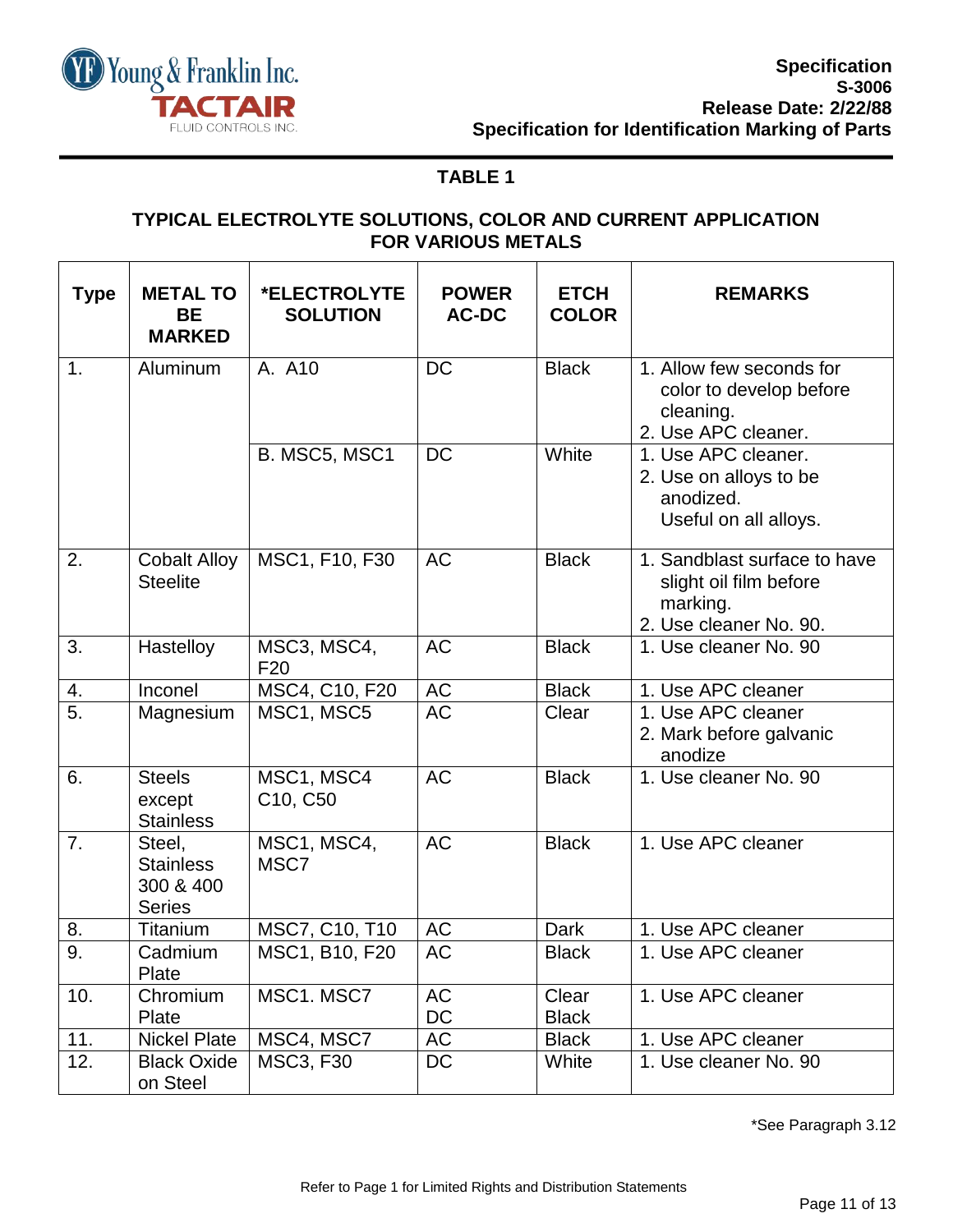

## **TABLE 2**

\* Ref. Paragraph 3.12 \* Marking Inks

| <b>TYPE INK</b>                                                                  | <b>CODE INDENTIFICATION</b> | <b>RECOMMENDED USAGE</b>                       |
|----------------------------------------------------------------------------------|-----------------------------|------------------------------------------------|
| 1. BLACK INKS                                                                    |                             |                                                |
| A. 73X, Black Independent Ink<br>Co.<br>Gardena, CA                              | 12744                       | Permanent marking of metal<br>and non-metal    |
| B. Drimarquette No. 480<br>Sylvester Supply Co.<br>Los Angeles, CA               |                             | Permanent marking of metals<br>only.           |
| C. 977-9 (HS915)                                                                 |                             |                                                |
| <b>American Marking</b><br><b>Systems</b><br>1017 Paulison Avenue<br>Clifton, NJ |                             | Permanent non-corrosive<br>marking.            |
| 2. WHITE INKS                                                                    |                             |                                                |
| A. 73X, White                                                                    | 12744                       | Permanent marking of metals<br>and non-metals. |
| Independent Ink Co.<br>Gardena, CA                                               |                             |                                                |
| C. M-9-N w/catalyst A<br>Dexter, HYSOL<br>Industry, CA                           |                             | Permanent marking of metal<br>and non-metals.  |